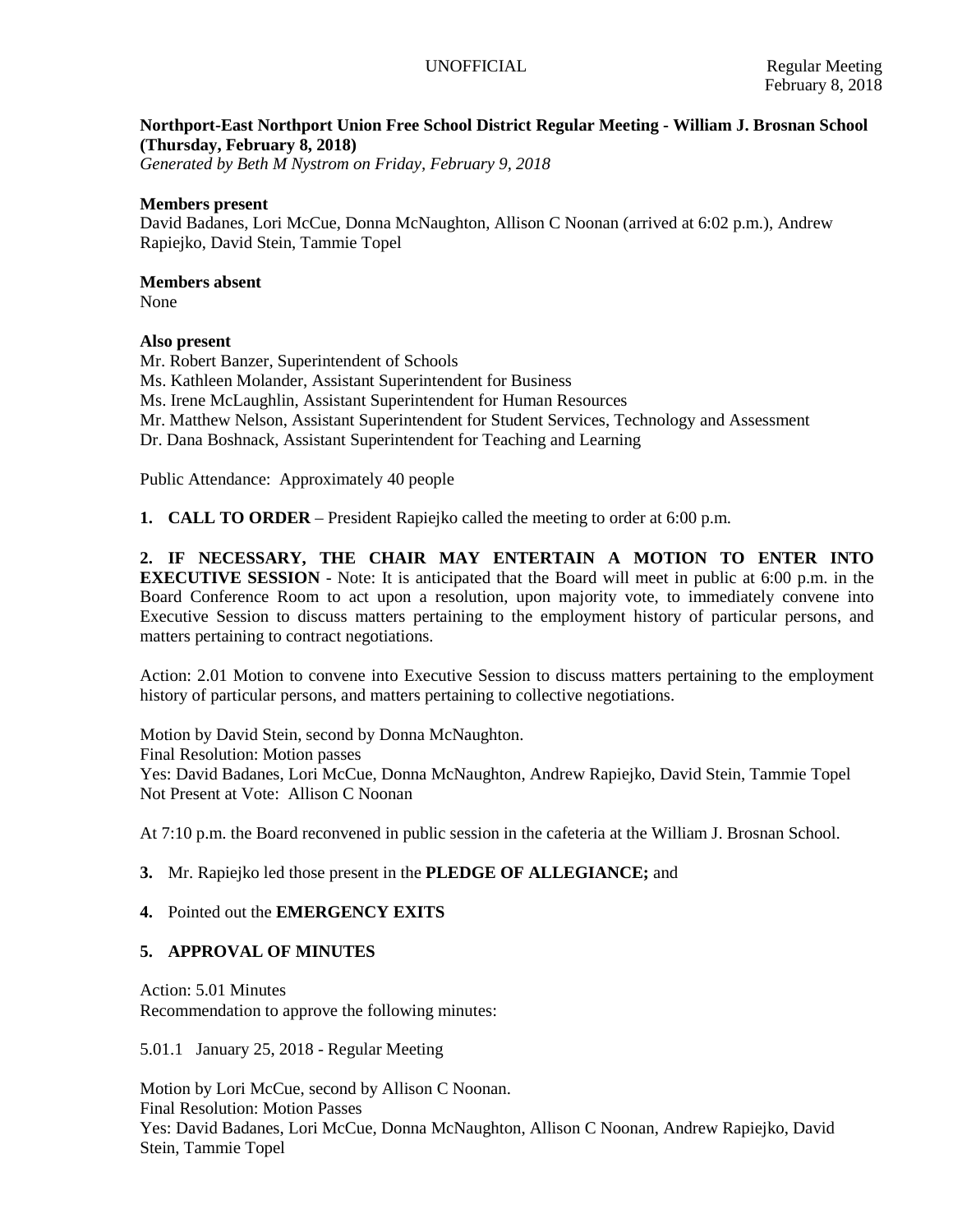# **6. STUDENT AND STAFF RECOGNITION/ANNOUNCEMENTS FROM THE SUPERINTENDENT OF SCHOOLS**

Presentations: 6.01 Accomplishments of Staff and Students

6.01.1 Mr. Rich McAllister, Northport High School Assistant Principal, introduced Brianna McQuade, Family and Consumer Science Department Student of the Month

Mr. McAllister stated that Brianna is a bright, compassionate and creative young woman who reveals a sincere interest in the area of education. She has completed work in Early Childhood Education, Family Dynamics, Literacy Lab and the college level Child Psychology and Development course. She is currently enrolled in the Early Childhood Education Planning and Administration course where she plays a fundamental role in the organization and management of the preschool classroom. Brianna is an active member of Northport High School's Future Educators Association (FEA), serving as co-president, and is an excellent leader and mentor to the membership. Mr. McAllister stated that Brianna has a unique manner of connecting with children. She exhibits compassion, empathy and patience, and she is frequently called upon to assist or intervene when a child is having difficulty. She leads group activities in the classroom and at FEA meetings. She is a hardworking, dedicated individual and her high level of commitment is inspiring. When not at school, she spends a significant amount of time working or volunteering for organizations that allow her to spend time with children. She works with children who attend a cooking and baking camp, The Northport Community Theater and Camp Ancho which is a camp that tends to children and adults with special needs. Brianna is a talented, creative, self-assured assistant in the preschool classroom and is a wonderful role model and mentor to other high school students.

President Rapiejko and Superintendent Banzer congratulated Brianna on her fine accomplishments and presented her with a commendation from the Board.

Information: 6.02 Upcoming Meetings

President Rapiejko reviewed the upcoming meetings of March 1<sup>st</sup>, March 8<sup>th</sup>, March 15<sup>th</sup>, and March 22<sup>nd</sup>.

Superintendent Banzer stated that the Varsity Cheerleading Team is at Nationals in Florida. Mr. Banzer recognized the students who participating in the Invention Convention and congratulated the Boys Track Team who are Suffolk County Champions. Mr. Banzer attended the kickoff for Relay for Life, which will take place June 2nd and 3rd. Mr. Banzer stated that is its National School Counseling Week and recognized the effort, talent, and hard work of the school counselors across the district. There was a seminar at the high school on vaping which was attended by approximately 375-300 people. Mr. Banzer thanked Officer McVey from the Suffolk County Outreach, Stephanie Sloan from the Suffolk County Department of Health, Sean Boylan, the Drug and Alcohol Task Force, Mr. Danbusky, and Mr. Dantuono, Health and Physical Education Department.

**7. COMMUNICATIONS** - Please Note: This is the opportunity for persons who had written letters to the Board to speak to the Board regarding the issues raised in their communications. Speakers are asked to keep their comments brief, and to speak no longer than 5 minutes.

There were no communications requiring Board action.

**8. PUBLIC COMMENT/PARTICIPATION** - Please Note: Community members are invited to share their questions, comments, or concerns with the School Board. When speaking, citizens should state their name and address for the record and limit their presentation to 5 minutes. Where possible, the Board will answer factual questions immediately. A written response may be provided when information is not available. If a response would involve discussion of Board Policy or decisions which might be of interest to citizens not present at the meeting, the Board may place the item on a future meeting agenda.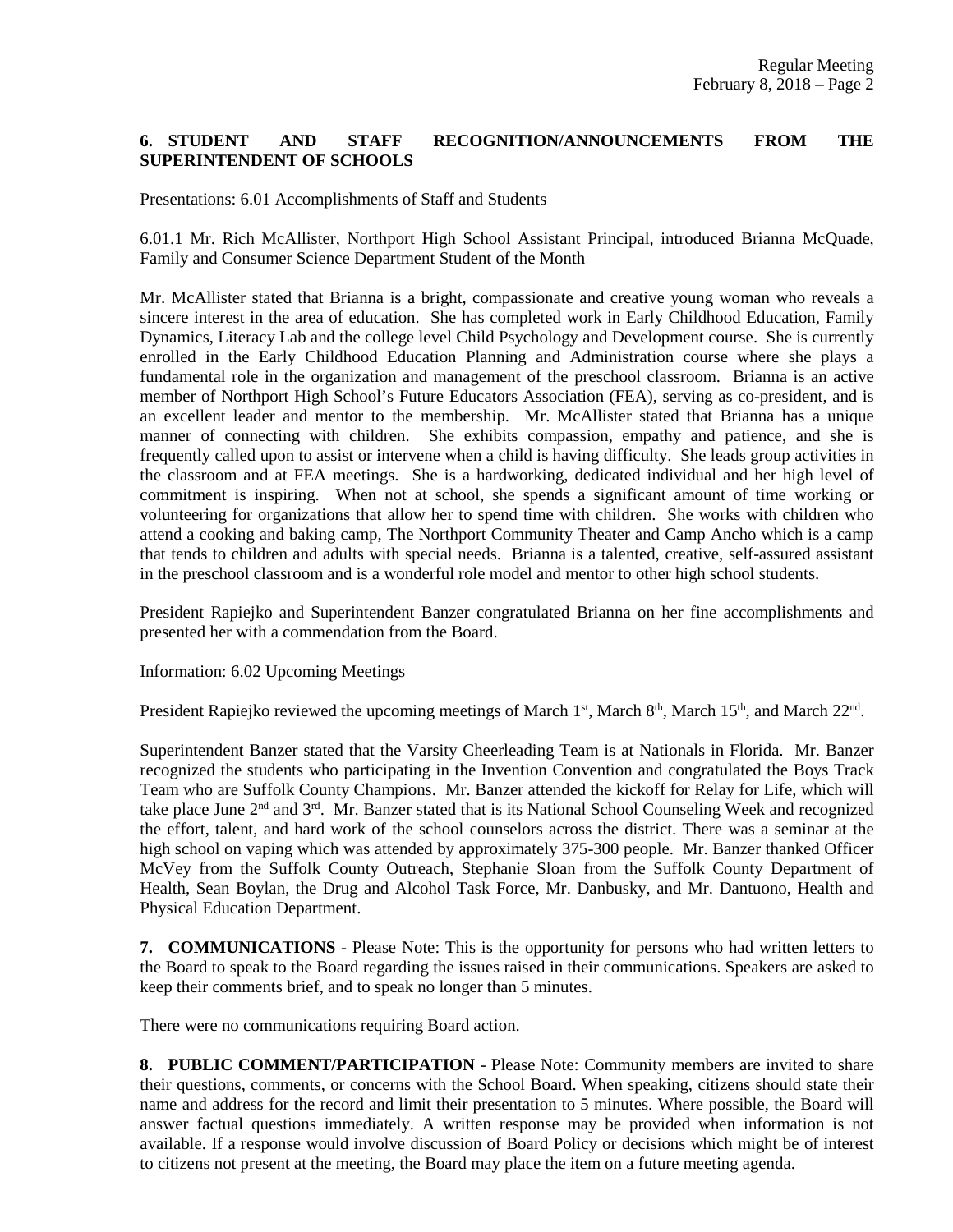Name Comment Antoinette Blanck Stated that she is here representing the UTN negotiating team and they are UTN President looking forward to working together with the negotiation process.

# **9. SPECIAL REPORTS**

Presentations: 9.01 Air Quality Testing Update from J.C. Broderick

Mr. Brendan Broderick and Mr. Ed McGuire from J.C. Broderick, presented the Indoor Air Quality Tools for Schools Program Update. The U.S. Environmental Protection Agency created the Indoor Air Quality Tools for Schools Program to help schools assess and improve indoor air quality. A well-designed IAQ Management Plan yields substantial benefits for schools, employees, and students. Using this plan can also reduce or avoid the expensive process of investigating and mitigating suspected IAQ problems.

Mr. Broderick and Mr. McGuire reviewed the eleven steps to implement an IAQ Program: 1. Familiarize yourself with IAQ issues and the IAQ Tools for Schools Program, 2. Commit to and gain support for your IAQ Program, 3. Select an IAQ Coordinator, 4. Form an IAQ Team, 5. Gather information on IAQ and the School, 6. Distribute IAQ checklists, 7. Review checklist, 8. Complete the walkthrough, 9. Identify, prioritize, and resolve problems, 10. Establish IAQ Policies and Management Plan, 11. Assess results and communicate success. Implementing an IAQ management program is an on-going process, not an overnight miracle.

The District has already completed steps 1, 2, 3, 4, 5, 8, 9 and 10. The I-BEAM (Building Education and Assessment Model) program includes a baseline IAQ Building Audit Form for Indoor Spaces which JC Broderick utilized to collect data throughout the school buildings. Mr. Broderick and Mr. McGuire reviewed the I-BEAM Interior Space Baseline IAQ Building Audit Process. JC Broderick was provided with floorplans of each of the school buildings. Functional spaces and uses were identified. Each functional space was visited by JC Broderick's team of hygienists to complete the Interior Space Checklist and to categorize observations into three categories: High: Emergency situations in which there is limited time available to avert or deal with serious health conditions or damage to property; Medium: Conditions which, if improved upon, may contribute to improved air quality across larger portions of the schools buildings; Low: Conditions which, if improved upon, may contribute to improved air quality to specific/local areas of the school buildings. Also includes education, training, and other preventative measures to reduce future indoor air quality concerns.

Mr. Broderick and Mr. McGuire stated that throughout the audit of the functional space there were no emergency conditions observed.

Each parameter on the checklist was evaluated to determine an Ok vs Not Ok condition. Parameters were evaluated both subjectively through the opinion/perception of JC Broderick's hygienists, as well as objectively through the aid of field measurements and diagnostic equipment. Examples of parameters evaluated were air quality; thermal conditions; lighting; noise interference/intrusions; area clean; moisture damage or visible fungal/mold growth; weather stripping; thermostat; ventilation supply, return, and exhaust flow; furniture/partitions; thermal sources; pollution sources.

All data was tabulated space-by-space for each building. No conditions were observed which were classified as high priority.

The following conditions were observed as medium priority. Conditions which, if improved upon, may contribute to improved air quality across larger portions of the school buildings. Ventilation: Ventilation systems (or portions of systems) were observed to be inoperable. Areas were observed where intake, supply, return and/or exhaust vents were obstructed by contents or building materials. Conditions were observed which suggest imbalance between multiple ventilation systems. Contents: Areas with high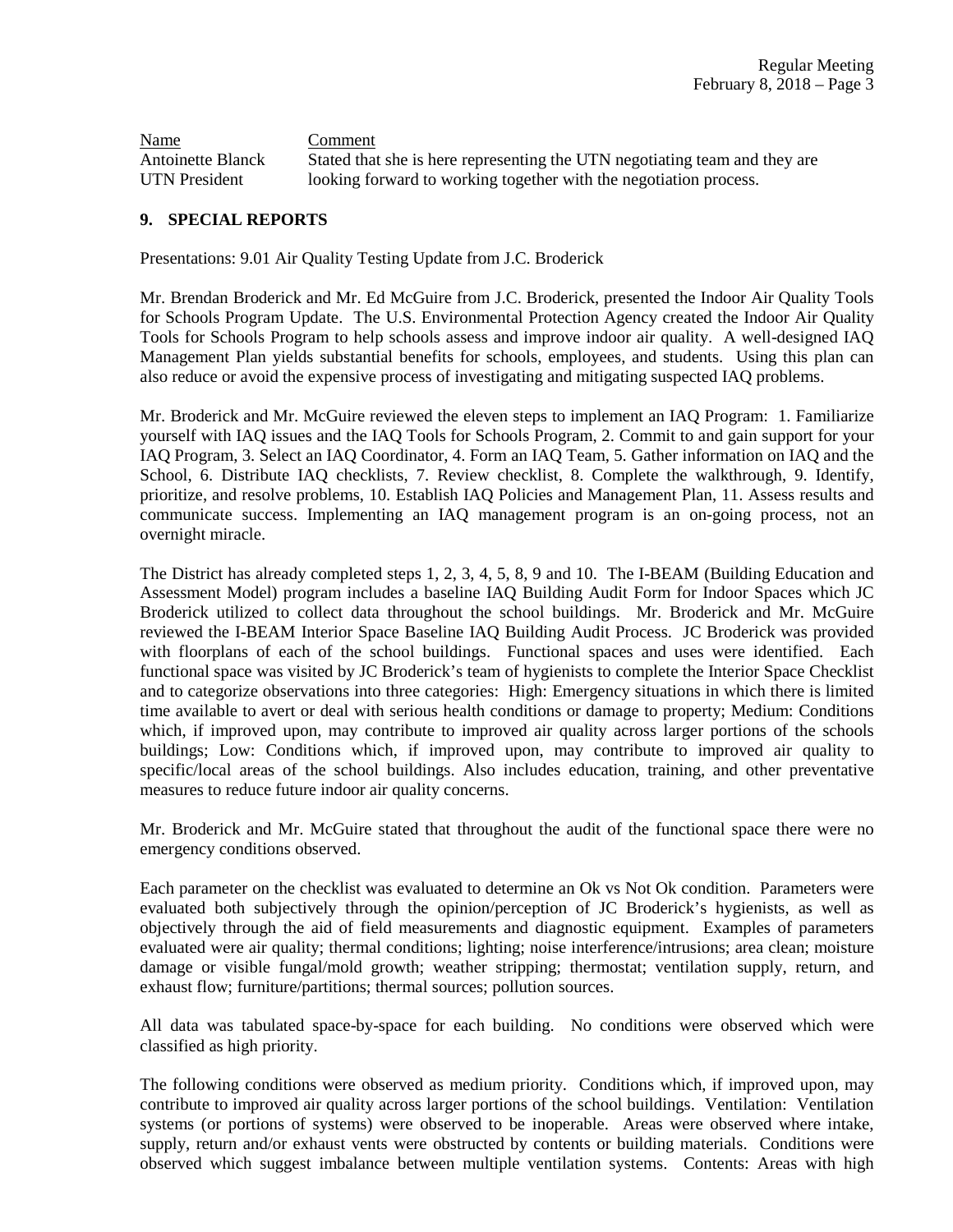density of contents may restrict the effectiveness of routine custodial practices. Upholstered items, plush toys, tapestries, and other similar items may contribute to indoor dust, allergens, etc. Household cleaning products, health & beauty products, scented candles/sprays/plugins and other similar items may be prohibited by district policy, contribute to odors, or exacerbate conditions of sensitive individuals. Potted plants, classroom pets, and food/drink products may increase indoor allergens, pests, and odors. Refrigerators, microwaves, coffee makers, and other household appliances may be prohibited by district policy.

Low priority areas, conditions which, if improved upon, may contribute to improved air quality to specific/local areas of the school buildings, included isolated areas of episodic moisture intrusion.

There was a discussion regarding the report data, mold, water stains, discolored floor tiles, number of days data was collected, testing of VOCs.

In response to questions, Mr. Broderick stated that all the data will be in the final report which will take approximately one to two weeks as long as there is nothing else to be tested. Mr. Broderick stated that there was no visible mold growth detected, there were no areas of high priority in any building, and the testing of VOCs showed nothing over 0.0.

Mr. Banzer thanked Mr. Broderick and Mr. McGuire for their extensive work. The buildings are over 50- 60 years old and there are issues. Mr. Banzer stated that there is a commitment from the Board and administration to implement best practices and the data will be reviewed and responded to effectively.

#### **10. SUPERINTENDENT'S REPORT, GENERAL - FOR BOARD ACTION**

Action: 10.01 Personnel Actions Report Recommendation to approve the attached Personnel Actions Report

President Rapiejko announced the following retirements: Albert Cicio, Physical Education; Joann D'Abreu, Elementary; Linda Dickman, Librarian; Alicia Ernst, Teaching Assistant; Ruth Gaines, Speech; Mindy Kurtzman, Speech; Diane Lipari, Elementary; Kevin McGinn, Physical Education; Jonathan Meyers, Elementary; Virginia Neill-Meade, Elementary; Jayne Sandmann, Teaching Assistant; George Searing, Technology; Donald Sherman, Music; Joanne Sweeney, Special Education; Claudia Tipett, ESL; Janet Zagaro, Special Education; Kenneth Hermann, Groundskeeper; Kenneth Jones, Custodian.

Motion by Andrew Rapiejko, second by Lori McCue. Final Resolution: Motion Passes Yes: David Badanes, Lori McCue, Donna McNaughton, Allison C Noonan, Andrew Rapiejko, David Stein, Tammie Topel

Action: 10.02 Schedule J - Committee on Special Education Recommendation to approve Schedule J - Committee on Special Education

Motion by Andrew Rapiejko, second by Lori McCue. Final Resolution: Motion Passes Yes: David Badanes, Lori McCue, Donna McNaughton, Allison C Noonan, Andrew Rapiejko, David Stein, Tammie Topel

Action: 10.03 Schedule of Voting Details Recommendation to approve the Schedule of Voting Details for the May 15, 2018 Budget Vote and Election of Trustees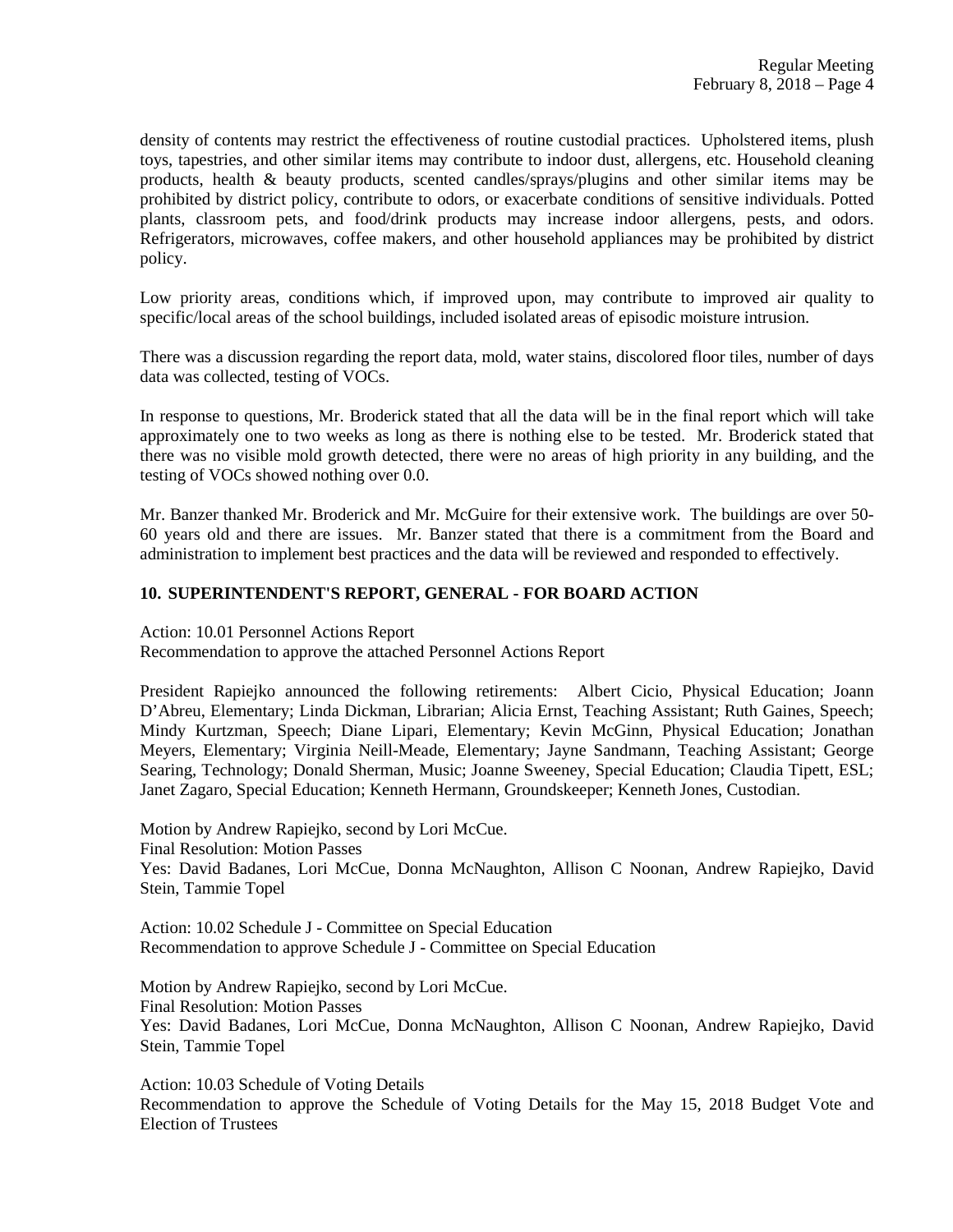Motion by Andrew Rapiejko, second by Lori McCue. Final Resolution: Motion Passes Yes: David Badanes, Lori McCue, Donna McNaughton, Allison C Noonan, Andrew Rapiejko, David Stein, Tammie Topel

Action: 10.04 School Calendar for 2018-2019 Recommendation to adopt the proposed School Calendar for 2018-2019

Motion by Andrew Rapiejko, second by Lori McCue. Final Resolution: Motion Passes Yes: David Badanes, Lori McCue, Donna McNaughton, Allison C Noonan, Andrew Rapiejko, David Stein, Tammie Topel

Action: 10.05 Policies - Second Read and Adopt Recommendation to receive for a second read and adopt the following policy:

10.05.1 Policy #2350 "Communications to the Board of Education" (revisions to current policy #8346)

Motion by Lori McCue, second by David Stein. Final Resolution: Motion Passes Yes: David Badanes, Lori McCue, Donna McNaughton, Allison C Noonan, Andrew Rapiejko, David Stein, Tammie Topel

Recommendation to receive for a second read and adopt the following policy:

10.05.2 Policy #9511 "Pay Rates for: Continuing Education and Recreation Teachers and Temporary, Substitute and Student Non-Instructional Employees" (revisions to current policy)

Motion by Lori McCue, second by David Stein. Final Resolution: Motion Passes Yes: David Badanes, Lori McCue, Donna McNaughton, Allison C Noonan, David Stein, Tammie Topel Abstain: Andrew Rapiejko

Action: 10.06 Request for Travel Recommendation to approve request for student overnight travel: 10.06.1 Rochester, NY - March 7, 2018 - March 9, 2018

Motion by Andrew Rapiejko, second by Lori McCue. Final Resolution: Motion Passes Yes: David Badanes, Lori McCue, Donna McNaughton, Allison C Noonan, Andrew Rapiejko, David Stein, Tammie Topel

# **11. SUPERINTENDENT'S REPORT, FINANCIAL - FOR BOARD ACTION**

Action: 11.01 BIDS Recommendation to take specified action on the following BIDS:

ATHLETICS: 11.01.1 AWARD - Baseball Batting Helmets 11.01.2 AWARD - Baseball/Lacrosse/Track Uniforms 11.01.3 AWARD - AED - Semi-Automatic Defibrillators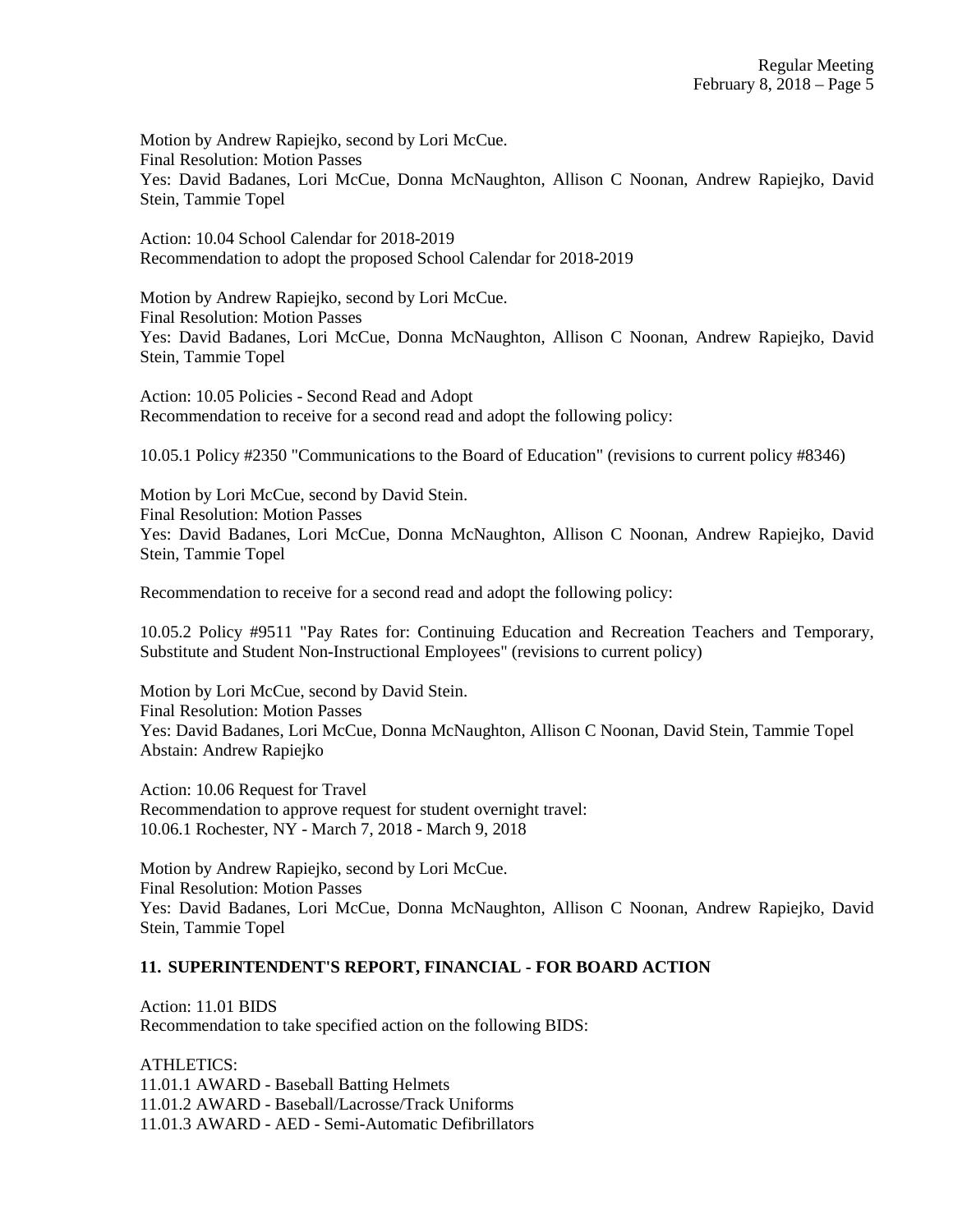Motion by Donna McNaughton, second by Allison C Noonan.

Final Resolution: Motion Passes

Yes: David Badanes, Lori McCue, Donna McNaughton, Allison C Noonan, Andrew Rapiejko, David Stein, Tammie Topel

#### Action: 11.02 National IPA Bid #090414-USF

Recommendation to approve the following resolution authorizing piggybacking on the National IPA Bid #090414-USF for Food and Food Service Equipment;

"WHEREAS, the National IPA has made available to other municipalities a contract for food & food service equipment; and

WHEREAS, said contract for food  $\&$  food service equipment was let for bid consistent with the requirements of General Municipal Law, section 103; and

WHEREAS, the Northport-East Northport U.F.S.D. is permitted to utilize said contract in accordance with the terms and conditions of the bid and requirements of General Municipal Law, section 103; and

NOW, THEREFORE, BE IT RESOLVED, that the Board of Education hereby authorizes the purchase of food  $\&$  food service equipment from National IPA Bid #090414-USF in accordance with the requirements of General Municipal Law, section 103."

Motion by Donna McNaughton, second by Allison C Noonan.

Final Resolution: Motion Passes

Yes: David Badanes, Lori McCue, Donna McNaughton, Allison C Noonan, Andrew Rapiejko, David Stein, Tammie Topel

Action: 11.03 Surplus Equipment

Recommendation to declare the attached list of equipment, owned by the School District, that is no longer cost effective to repair, as surplus and dispose of in accordance with Board policy

Motion by Donna McNaughton, second by Allison C Noonan.

Final Resolution: Motion Passes

Yes: David Badanes, Lori McCue, Donna McNaughton, Allison C Noonan, Andrew Rapiejko, David Stein, Tammie Topel

Action: 11.04 Urban Studies Field Trip Donation Recommendation to approve the following resolution:

"BE IT RESOLVED, that the Board of Education hereby gratefully accepts a donation of \$426 from Northport-East Northport residents whose names are more fully set forth in the attached document, for the purpose of covering the cost of transportation for the Northport High School Urban Studies class field trip on January 11, 2018 and increase the 2017-2018 budget code A2110.4161.30.2903 by \$426 for this purpose.

BE IT RESOLVED, that the Board of Education hereby approves an increase in the revenue code A2705 of the 2017-2018 budget by \$426 with the understanding that this increase in revenue is the result of donations from Northport-East Northport residents."

Motion by Donna McNaughton, second by Allison C Noonan.

Final Resolution: Motion Passes

Yes: David Badanes, Lori McCue, Donna McNaughton, Allison C Noonan, Andrew Rapiejko, David Stein, Tammie Topel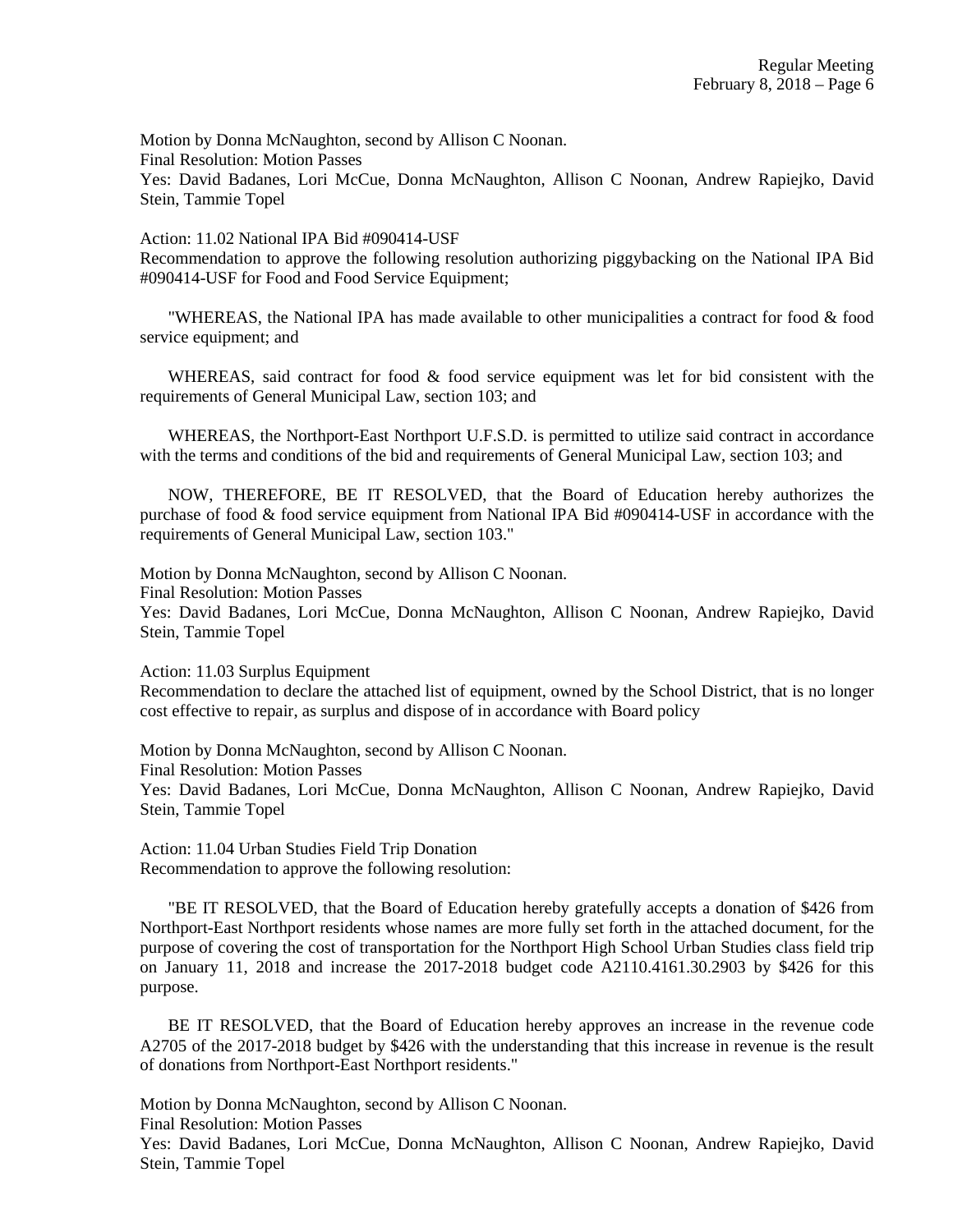Action: 11.05 NationsClassroom LLC

Recommendation to approve an Agreement between the Northport-East Northport Union Free School District and NationsClassrooms, LLC

Motion by Donna McNaughton, second by Allison C Noonan. Final Resolution: Motion Passes Yes: David Badanes, Lori McCue, Donna McNaughton, Allison C Noonan, Andrew Rapiejko, David Stein, Tammie Topel

Action: 11.06 Gersh Academy

Recommendation to approve a 2017-2018 Agreement between the Northport-East Northport Union Free School District and Gersh Academy (Spec. Ed.)

Motion by Donna McNaughton, second by Allison C Noonan. Final Resolution: Motion Passes Yes: David Badanes, Lori McCue, Donna McNaughton, Allison C Noonan, Andrew Rapiejko, David Stein, Tammie Topel

Action: 11.07 Arms Acres

Recommendation to approve a 2017-2018 Agreement between the Northport-East Northport Union Free School District and Arms Acres (Spec. Ed.)

Motion by Donna McNaughton, second by Allison C Noonan. Final Resolution: Motion Passes Yes: David Badanes, Lori McCue, Donna McNaughton, Allison C Noonan, Andrew Rapiejko, David Stein, Tammie Topel

Action: 11.08 Sweetbriar Nature Center

Recommendation to approve a Reservation and Contract for Services between the Northport-East Northport Union Free School District and Sweetbriar Nature Center (NAS)

Motion by Donna McNaughton, second by Allison C Noonan. Final Resolution: Motion Passes Yes: David Badanes, Lori McCue, Donna McNaughton, Allison C Noonan, Andrew Rapiejko, David Stein, Tammie Topel

Action: 11.09 Cheryl Becker Dobbertin Recommendation to approve a Consultant Agreement between the Northport-East Northport Union Free School District and Cheryl Becker Dobbertin for an Understanding by Design workshop (T&L)

Motion by Donna McNaughton, second by Allison C Noonan. Final Resolution: Motion Passes Yes: David Badanes, Lori McCue, Donna McNaughton, Allison C Noonan, Andrew Rapiejko, David Stein, Tammie Topel

Action: 11.10 Impartial Hearing Officer Recommendation to approve the following resolution:

"BE IT RESOLVED, that in accordance with Board Policy and State Regulation, the Board of Education approve the appointment of Ms. Susan Barbour, 230 Park Place #2N, Brooklyn, NY 11238 to serve as Impartial Hearing Officer for the purpose of conducting an impartial hearing in accord with Policy 4321, Program for Students with Disabilities under IDEA and Article 89"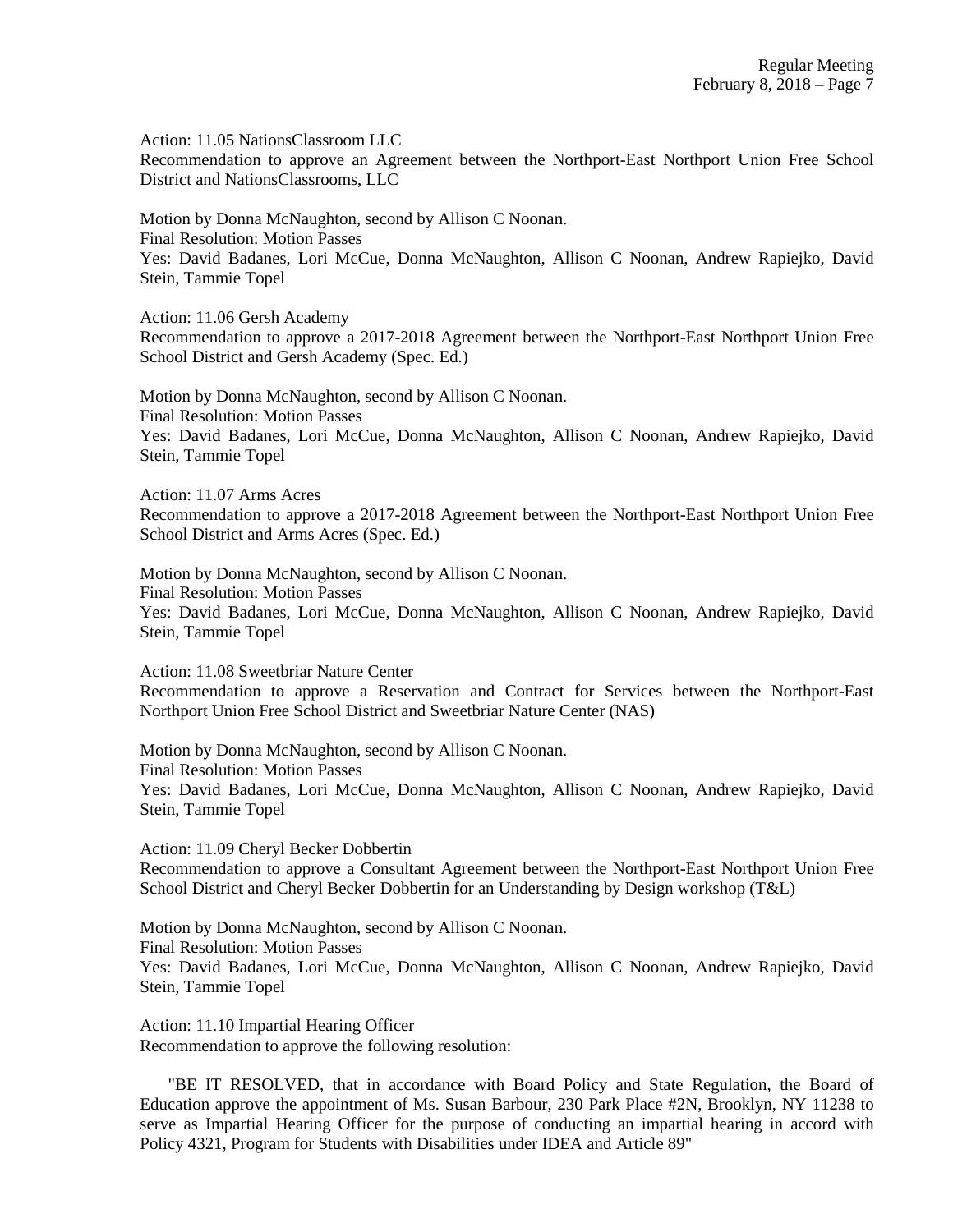Motion by Donna McNaughton, second by Allison C Noonan. Final Resolution: Motion Passes Yes: David Badanes, Lori McCue, Donna McNaughton, Allison C Noonan, Andrew Rapiejko, David Stein, Tammie Topel

Action: 11.11 Claims Auditor's Report Recommendation to approve the Claims Auditor's Report and Schedule of Claims for payments dated:

December 1, 2017 (Payroll Trust & Agency Warrant), December 15, 2017 (Payroll Trust & Agency Warrant), December 15, 2017 (Accounts Payable Warrant), December 28, 2017 (Payroll Trust & Agency Warrant), December 28, 2017 (Accounts Payable Warrant), December 2017 (Claims Audit Report)

Motion by Donna McNaughton, second by Allison C Noonan. Final Resolution: Motion Passes Yes: David Badanes, Lori McCue, Donna McNaughton, Allison C Noonan, Andrew Rapiejko, David Stein, Tammie Topel

Action: 11.12 Claims Auditor's Report - Payroll Recommendation to approve the Claims Auditor's Report - Payroll Audit for the Payroll Distribution/Audit dated December 1, 2017 (Northport Middle School)

Motion by Donna McNaughton, second by Allison C Noonan. Final Resolution: Motion Passes Yes: David Badanes, Lori McCue, Donna McNaughton, Allison C Noonan, Andrew Rapiejko, David Stein, Tammie Topel

Action: 11.13 Treasurer's Report and Monthly Summary of Receipts and Disbursements Recommendation to approve the Treasurer's Report and Monthly Summary of Receipts and Disbursements<sup>.</sup>

11.13.1 Treasurer's Report for the period November 1, 2017 through November 30, 2017 11.13.2 Monthly Summary of Receipts and Disbursements for November 2017

Motion by Donna McNaughton, second by Allison C Noonan. Final Resolution: Motion Passes Yes: David Badanes, Lori McCue, Donna McNaughton, Allison C Noonan, Andrew Rapiejko, David Stein, Tammie Topel

Action: 11.14 Schedule of Investments Recommendation to approve the Schedule of Investments as of November 30, 2017

Motion by Donna McNaughton, second by Allison C Noonan. Final Resolution: Motion Passes Yes: David Badanes, Lori McCue, Donna McNaughton, Allison C Noonan, Andrew Rapiejko, David Stein, Tammie Topel

Action: 11.15 Collateral Schedule Recommendation to approve the Collateral Schedule as of November 30, 2017

Motion by Donna McNaughton, second by Allison C Noonan. Final Resolution: Motion Passes Yes: David Badanes, Lori McCue, Donna McNaughton, Allison C Noonan, Andrew Rapiejko, David Stein, Tammie Topel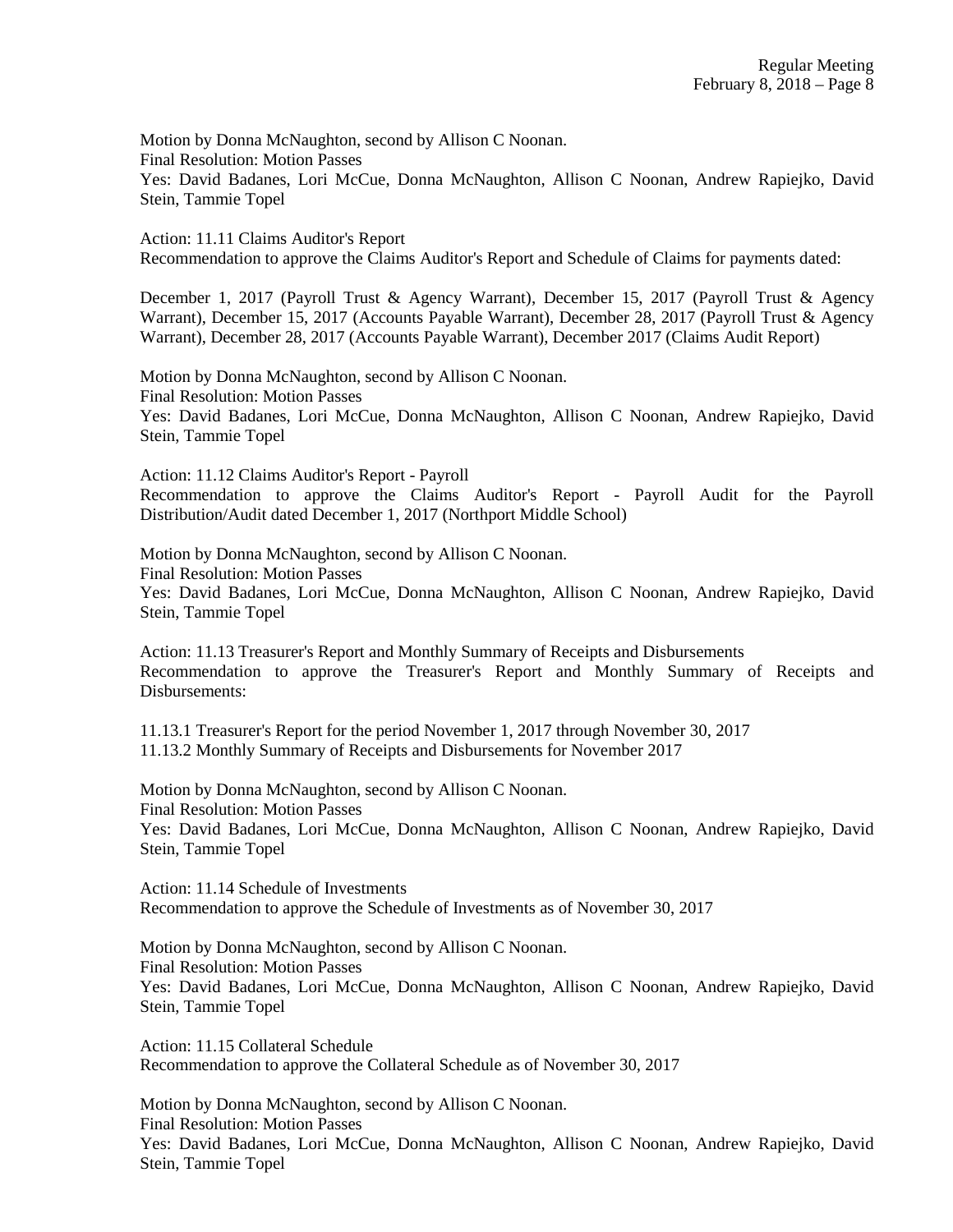Action: 11.16 Bank Reconciliation Recommendation to approve the Bank Reconciliation Report for the Month Ended November 30, 2017

Motion by Donna McNaughton, second by Allison C Noonan.

Final Resolution: Motion Passes

Yes: David Badanes, Lori McCue, Donna McNaughton, Allison C Noonan, Andrew Rapiejko, David Stein, Tammie Topel

Action: 11.17 General Fund Projected Cash Flow Statement Recommendation to approve the General Fund Projected Cash Flow Statement for the year ending 2017- 2018, Actual Data July 1, 2017 - November 30, 2017, Estimated Data December 1, 2017 -June 30, 2018

Motion by Donna McNaughton, second by Allison C Noonan. Final Resolution: Motion Passes Yes: David Badanes, Lori McCue, Donna McNaughton, Allison C Noonan, Andrew Rapiejko, David Stein, Tammie Topel

Action: 11.18 Monthly Revenue and Budget Status Report - School Lunch Fund Recommendation to approve the Monthly Revenue and Budget Status Report - School Lunch Fund for the Month Ending November 30, 2017

Motion by Donna McNaughton, second by Allison C Noonan. Final Resolution: Motion Passes Yes: David Badanes, Lori McCue, Donna McNaughton, Allison C Noonan, Andrew Rapiejko, David Stein, Tammie Topel

Action: 11.19 Monthly Revenue and Budget Status Report - Special Aid Fund Recommendation to approve the Monthly Revenue and Budget Status Report - Special Aid Fund for the Month Ending November 30, 2017

Motion by Donna McNaughton, second by Allison C Noonan. Final Resolution: Motion Passes Yes: David Badanes, Lori McCue, Donna McNaughton, Allison C Noonan, Andrew Rapiejko, David Stein, Tammie Topel

Action: 11.20 Monthly Revenue and Budget Status Report - General Fund Recommendation to approve the Monthly Revenue and Budget Status Report - General Fund for the Month Ending November 30, 2017

Motion by Donna McNaughton, second by Allison C Noonan. Final Resolution: Motion Passes Yes: David Badanes, Lori McCue, Donna McNaughton, Allison C Noonan, Andrew Rapiejko, David Stein, Tammie Topel

Action: 11.21 Monthly Revenue and Budget Status Report - Capital Fund Recommendation to approve the Monthly Revenue and Budget Status Report - Capital Fund for the Month Ending November 30, 2017

Motion by Donna McNaughton, second by Allison C Noonan. Final Resolution: Motion Passes Yes: David Badanes, Lori McCue, Donna McNaughton, Allison C Noonan, Andrew Rapiejko, David Stein, Tammie Topel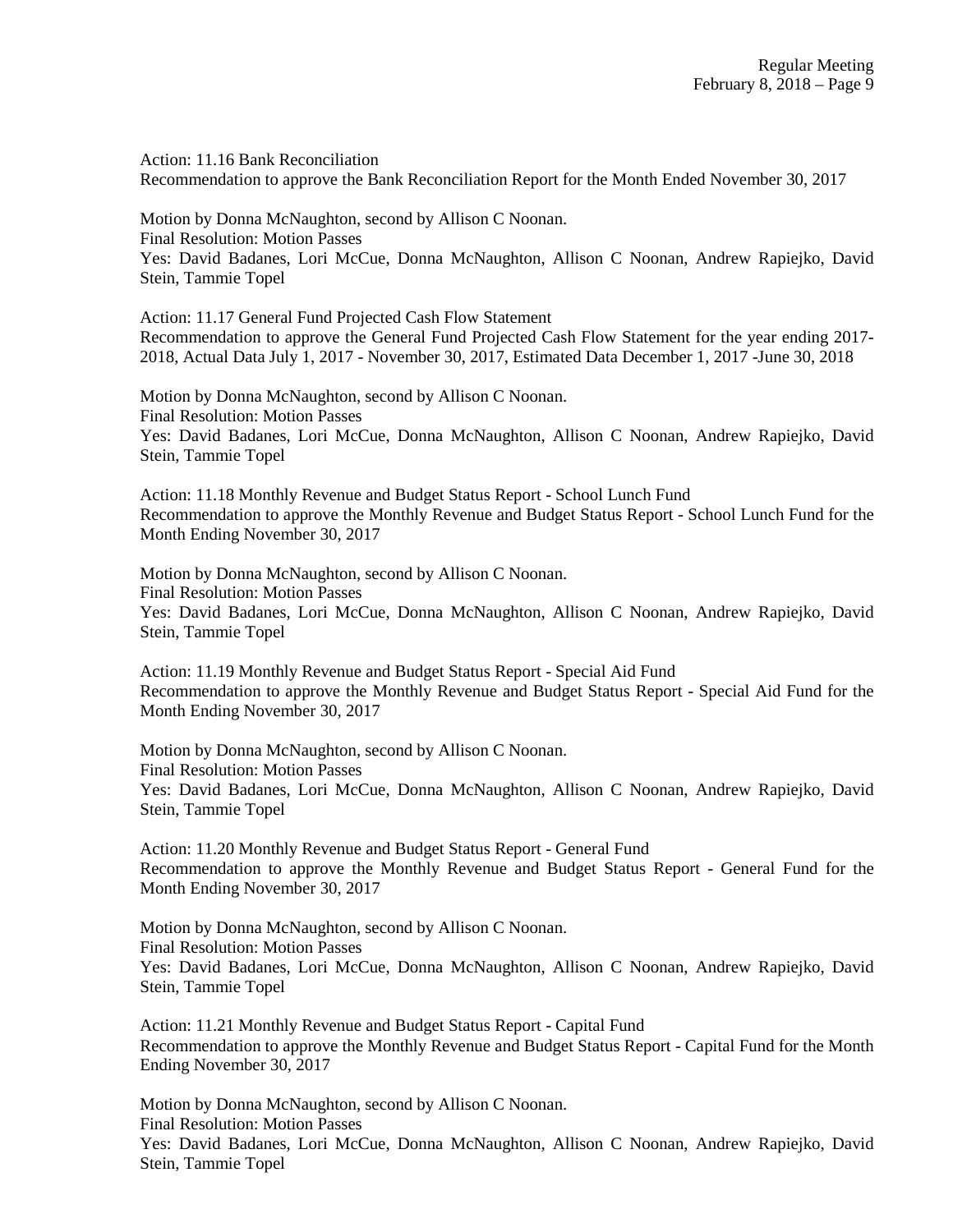Action: 11.22 School Lunch Profit and Loss Statement

Recommendation to approve the School Lunch Profit and Loss Statement for the Month Ending November 30, 2017

Motion by Donna McNaughton, second by Allison C Noonan. Final Resolution: Motion Passes Yes: David Badanes, Lori McCue, Donna McNaughton, Allison C Noonan, Andrew Rapiejko, David

Stein, Tammie Topel

Action: 11.23 Transfer of General Fund Appropriations Recommendation to approve Transfer of General Fund Appropriations in the 2017-2018 fiscal year (\$14,094.00)

Motion by Allison C Noonan, second by Donna McNaughton. Final Resolution: Motion Passes Yes: David Badanes, Lori McCue, Donna McNaughton, Allison C Noonan, Andrew Rapiejko, David Stein, Tammie Topel

Action: 11.24 Non-Resident Tuition Charges

Recommendation to approve the 2016-2017 actual non-resident tuition charges and the 2017-2018 estimated non-resident tuition charges, identifying the amounts that will be charged to other school districts for any of their students who are enrolled in our District.

Motion by Donna McNaughton, second by Allison C Noonan. Final Resolution: Motion Passes Yes: David Badanes, Lori McCue, Donna McNaughton, Allison C Noonan, Andrew Rapiejko, David Stein, Tammie Topel

# **12. SUPERINTENDENT'S REPORT - FOR INFORMATION ONLY**

Information: 12.01 Schedule H - Use of Facilities

Information: 12.02 Budget Transfers for the period January 1, 2018 - January 31, 2018 - As per Board Policy #6150 all transfers between salary codes up to \$25,000 and transfers between all other codes up to \$10,000 are to be reported to the Board of Education as an information item

Information: 12.03 UTN PDC

# **13. UNFINISHED BUSINESS**

#### **14. NEW BUSINESS**

Discussion: 14.01 Board Operating Guidelines, Ground Rules, and Codes of Conduct

Vice President Stein asked the Board to consider putting the discussion of crafting Board Operating Guidelines, Ground Rules, and Codes of Conduct on a future agenda.

After a discussion, President Rapiejko asked the Trustees if it should be added to a future agenda. Trustees Badanes and Trustee Topel said no. Trustees McCue, McNaughton, Stein and Rapiejko said yes. Trustee Noonan abstained.

The discussion of Board Operating Guidelines, Ground Rules, and Codes of Conduct will be added to a future agenda for discussion.